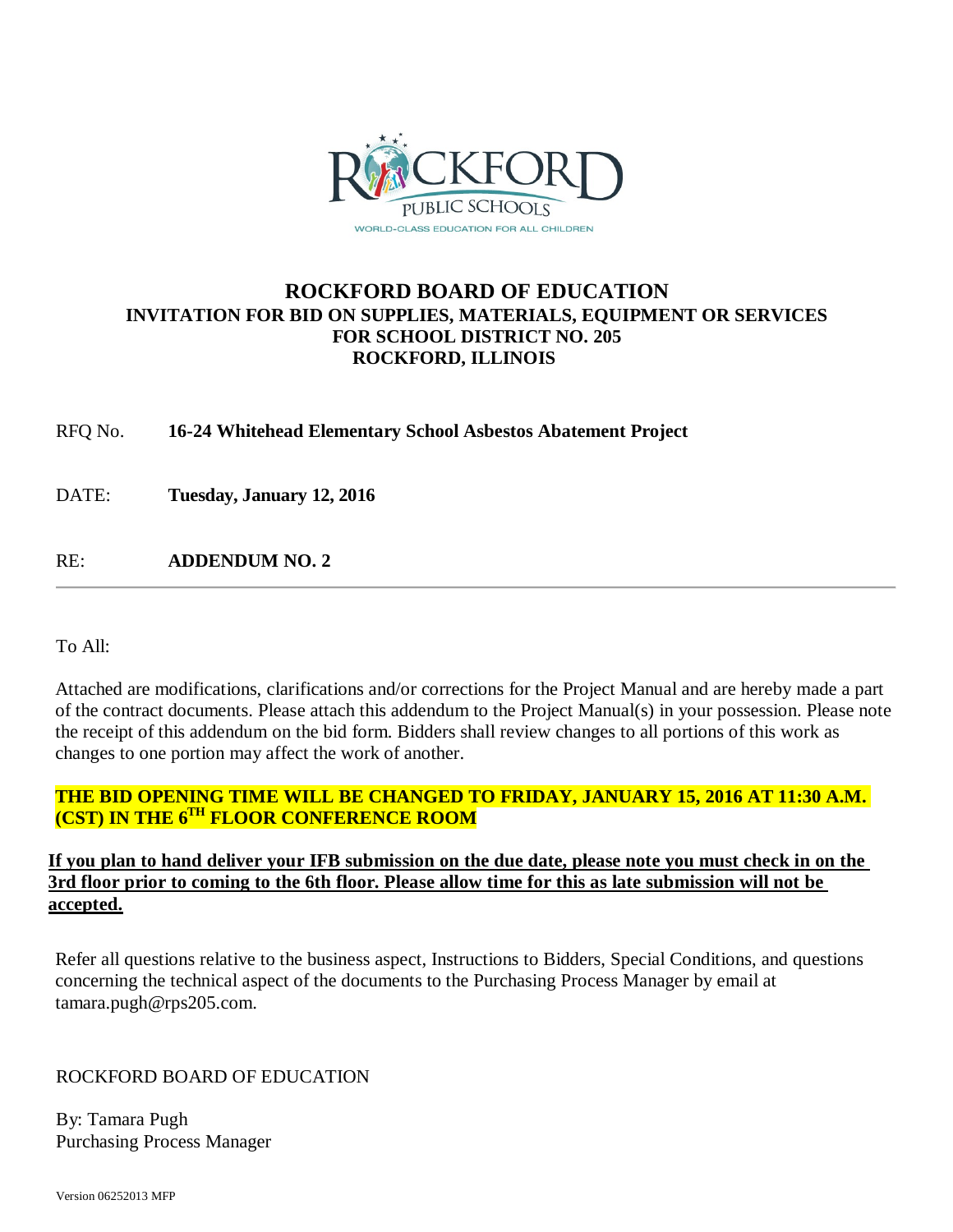# **AGENDA**

# **MANDATORY PRE BID MEETING Rockford Public School District #205 Asbestos Abatement at Whitehead Elementary School**

**LOCATION: Whitehead Elementary School** PRE-BID DATE & TIME: January 11, 2016 @ 3:00 PM

### A. INTRO **DUCTION**

|                                                                                                                                                                                                                                                         | UUIIUN                                                                                                             |                                  |                                             |  |
|---------------------------------------------------------------------------------------------------------------------------------------------------------------------------------------------------------------------------------------------------------|--------------------------------------------------------------------------------------------------------------------|----------------------------------|---------------------------------------------|--|
|                                                                                                                                                                                                                                                         | 1. Meeting Sign-in Sheet                                                                                           |                                  |                                             |  |
| 2. Date / Time / Place of Bid Opening<br>* Bids Due on Friday January 15, 2016 @ 11:00 am<br>Rockford Board of Education<br>501 7th Street- 6th Floor<br>Rockford, Illinois<br>* Refer to specifications front end documents for additional information |                                                                                                                    |                                  |                                             |  |
| 3.                                                                                                                                                                                                                                                      | Owner: Rockford Public School District # 205<br>a. Tamara Pugh, RPS Dist. #205<br><b>Purchasing Dept</b>           | (815) 966-3096                   | Tamara.pugh@rps205.com                      |  |
|                                                                                                                                                                                                                                                         | b. Anne Ford - RPS Dist. #205<br><b>Environmental Coordinator</b>                                                  | (815) 966-3016                   | forda@rps205.com                            |  |
|                                                                                                                                                                                                                                                         | 4. Environmental Consultant:<br>Carnow Conibear & Assoc., Ltd.<br>a. Mr. Daniel Juneau<br>b. Mr. Douglas McCormick | (312) 762-2935<br>(312)-762-2919 | Djuneau@ccaltd.com<br>DMcCormick@ccaltd.com |  |
|                                                                                                                                                                                                                                                         |                                                                                                                    |                                  |                                             |  |

### **B. PROJECT PROCEDURES**

- 1. Bid Date/Time: Friday January 15, 2016 @ 11:00 am
- 2. Bid RFI Procedure Email Only All correspondence MUST be sent to Tamara Pugh. Last RFI submittal date Wednesday January 13, 2016
- 3. Abatement Bid Documents Abatement Project Manual Date December 14, 2015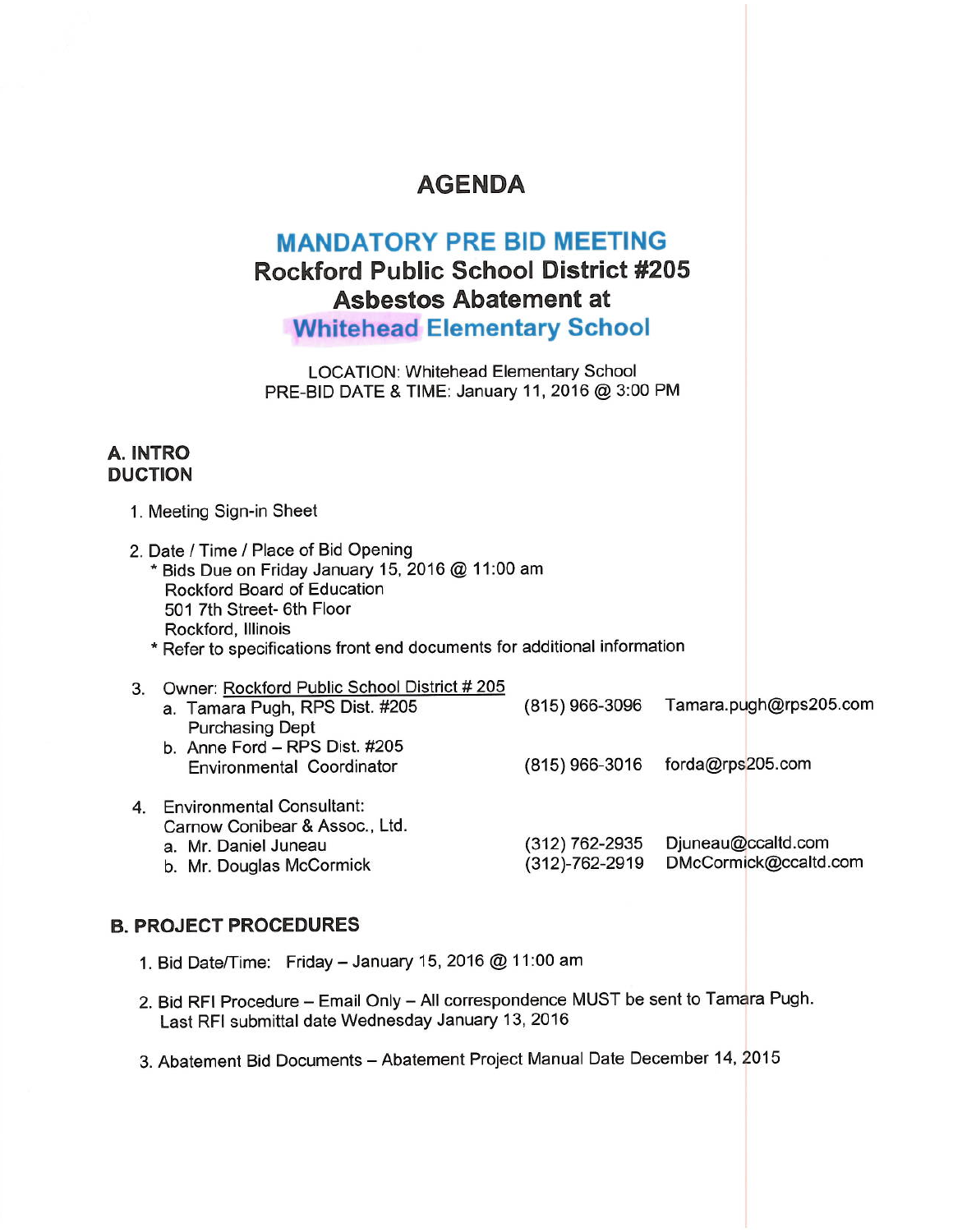# **AGENDA**

# **MANDATORY PRE BID MEETING Rockford Public School District #205 Asbestos Abatement at Whitehead Elementary School**

### **B. PROJECT PROCEDURES (continued)**

- 4. Bidding Requirements
	- a. Bid Form
		- \* Base Bid
		- \* Alternates NONE
	- b. Forms (See attached Checklist)
- 5. 5% Bid Bond or a Cashier's Check MUST Accompany the Bid NOTE: Bid Bond or Cashier's Check made payable to the Owner
- 6. Performance & Payment Bond Required 100% of Contract Award
- 7. Requirements to clarify ANY conflict between the plans and specifications and/or the project requirements with Carnow Conibear PRIOR to the bid, but NO LATER than two (2) days PRIOR to the bid date.
- 8. Addenda Status Addenda No.1 Issued on January 6, 2016
- 9. Faxed/Emailed Bids Will **NOT** Be Accepted
- 10. Nothing stated at the Pre-Bid meeting or any verbal/email/fax communication from anyone will change the project documents, unless Addendum is issued by Carnow Conibear & Assoc.

### C. APPROXIMATE SCHEDULE & SCOPE OF PROJECT

| * Board Meeting       | 1/26/16                                                  |
|-----------------------|----------------------------------------------------------|
| * Award Letter Issued | 1/27/16 or shortly thereafter                            |
| * Abatement Phase     | Window Mock Up Abatement                                 |
|                       | (Perform on a Saturday Schedule in Late January or       |
|                       | Early February. (Room 11))                               |
| * Abatement Phase     | Spring Break March 25, 2016 thru April 2, 2016           |
|                       | Gymnasium, Storage Room, Kitchen, Crawlspace and         |
|                       | Lower Level. Exterior Door Caulk (3 Doors) (AC to work   |
|                       | Double Shifts/Weekends as necessary to complete by April |
|                       | 2, 2015                                                  |
| * Abatement Phase     | After Boiler Shut Down (Approx. May 15)                  |
|                       | Boiler Room.                                             |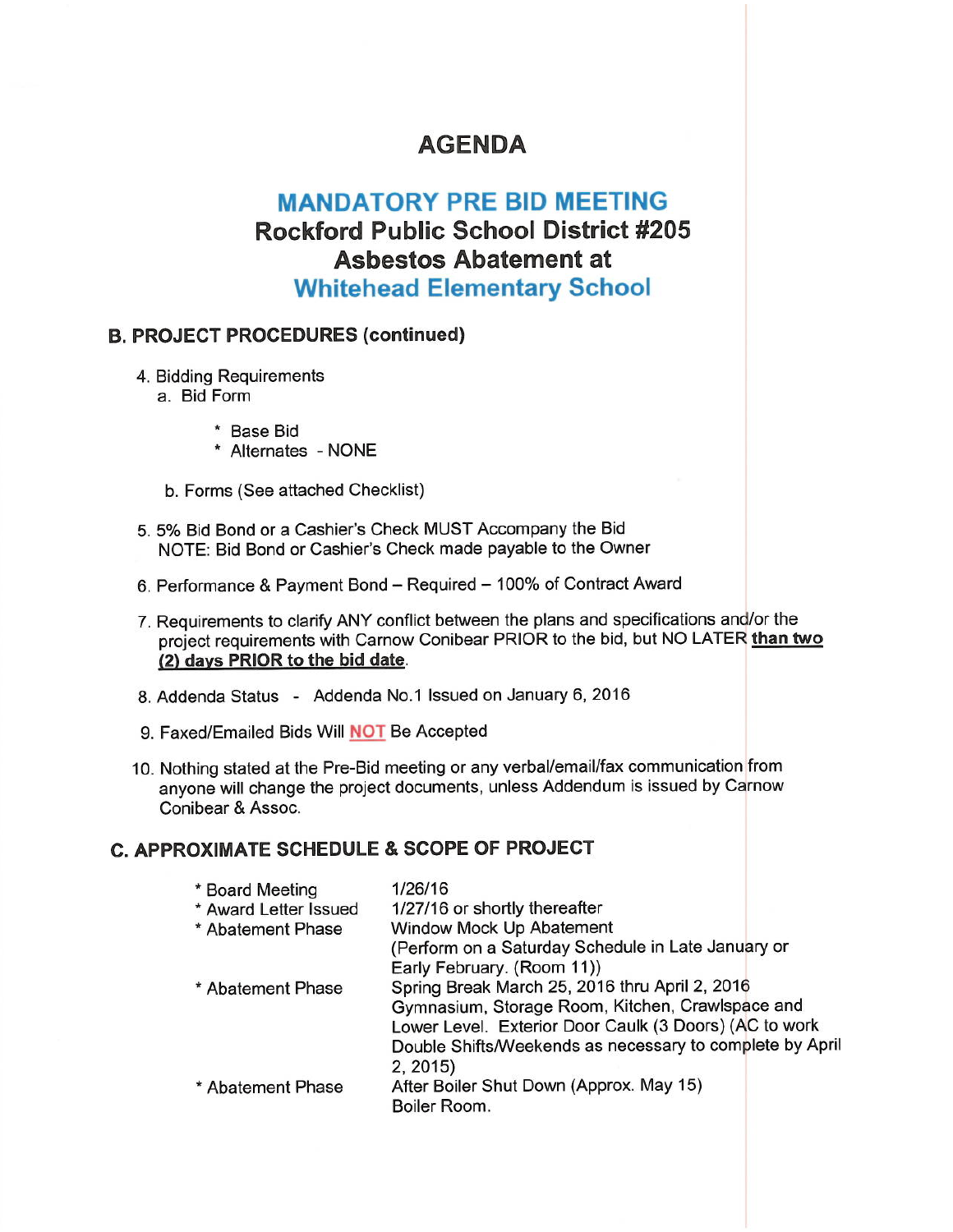# **AGENDA**

# **MANDATORY PRE BID MEETING Rockford Public School District #205 Asbestos Abatement at Whitehead Elementary School**

\* Abatement Phase Summer Break 2016 (Approx. June 3 Start) Main Office, Library, Kindergarten Rooms & Main Hallway Work Area. **Classroom Unit Ventilator Flooring Windows** 

Time is of the essence for all interior abatement areas. Summer abatement from interior areas shall not exceed 2 weeks. Abatement Contractor shall be expected to work double shifts Monday thru Friday to complete interior areas during Summer.

Window abatement shall include a minimum of fifteen (15) windows per day.

Start Dates may be modified to support district weather days

#### **D. PROJECT OVERVIEW**

Project Scope - Asbestos Abatement

Other (See Drawings for Details) **Contractor Parking Requirements Staging / Material Storage Requirements** Access / Use of Building and/or Site Use of Utilities - Power & Water Working on Site (Site Noise, Safety, Hours Requirements)

Abatement Contractor must maintain schedule per Design Documents.

### **E. GENERAL QUESTIONS**

**F. WALK THRU**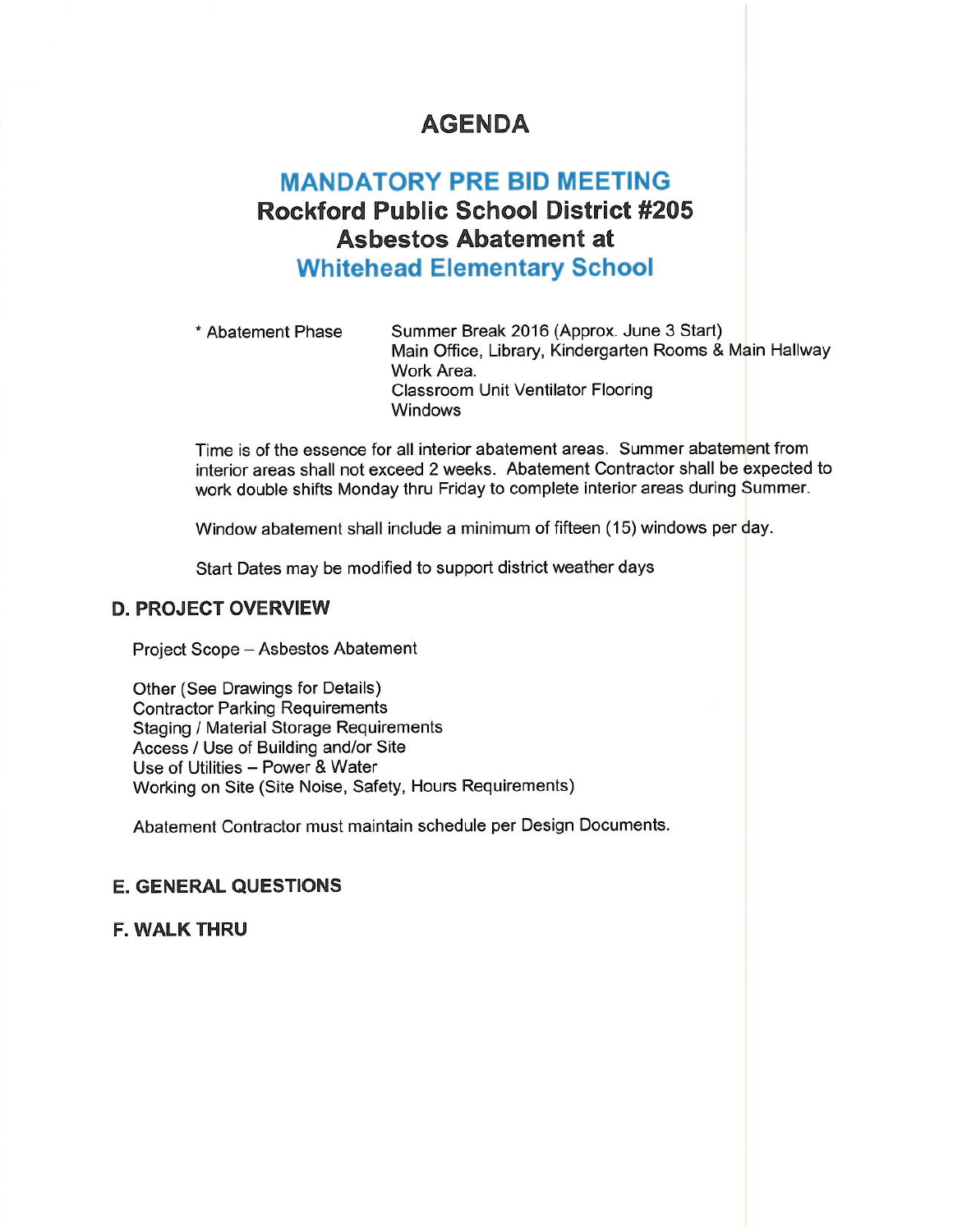



Carron Cesar 2014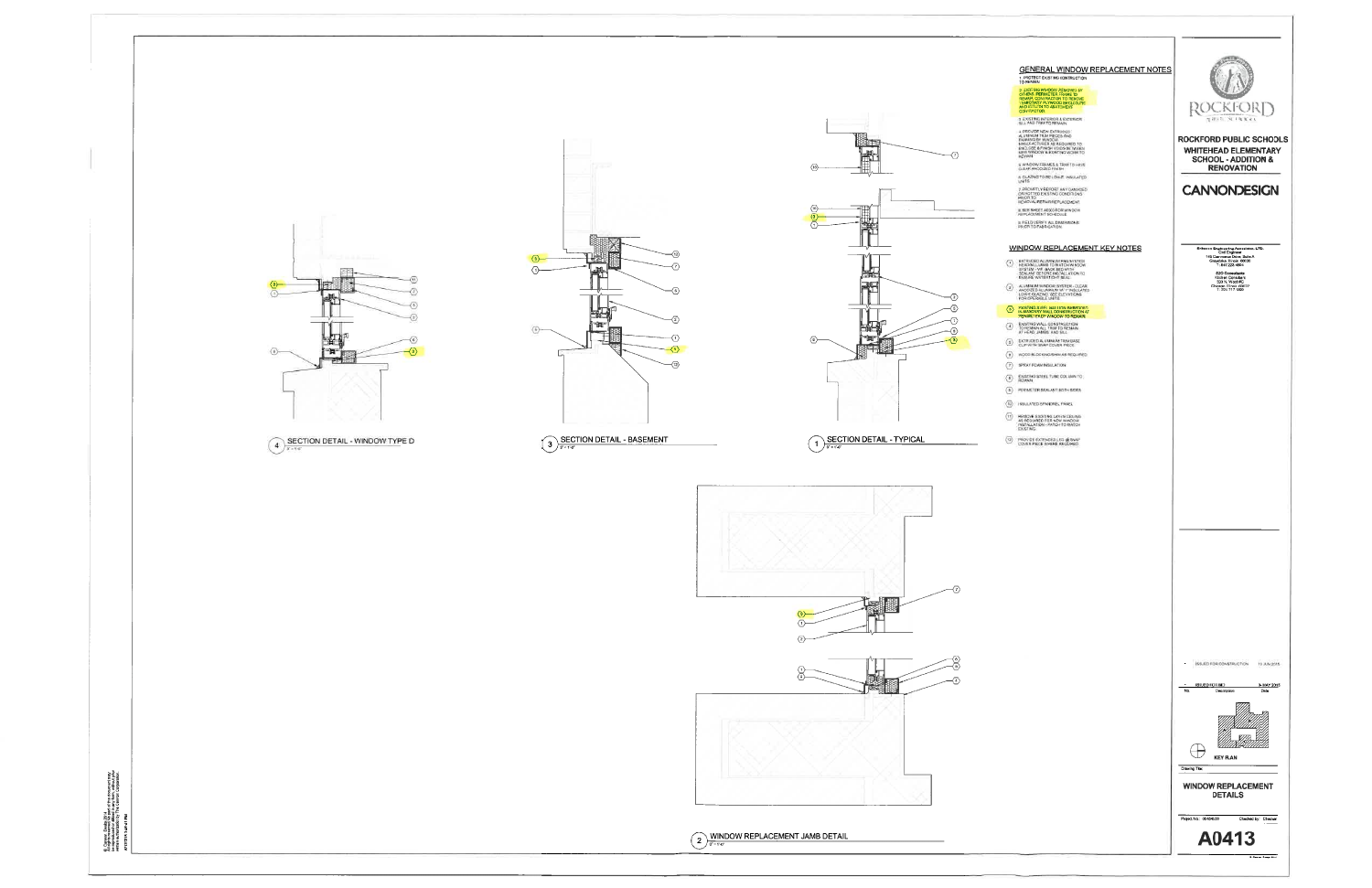#### **Rockford Public Schools**

#### **ADDENDUM TWO**

#### **Addendum Date: January 12, 2016**

#### **RE: 16-24 Whitehead Elementary School Asbestos Abatement Project**

#### **PRE-BID MEETING QUESTIONS & ANSWERS:**

Question 1: Can the bids be due at 12:00 instead of 11:00am to accommodate any late FEDEX deliveries?

Response 1: Time change: 11:30 am

Question 2: How should the window waste be removed from the courtyard?

Response 2: Per applicable Federal and/or State asbestos regulations

Question 3: Who removes window treatments and air conditioners?

Response 3: General Contractor responsible for the removal of Window Treatments prior to abatement, District responsible for the removal of window air conditioners prior to abatement

Question 4: How many windows per day? How many openings?

Response 4: Abatement Contractor responsible for the removal of 15 windows per day.

Question 5: Do the window frames get left?

Response 5: Existing Steel Mullion embedded in masonry wall construction at perimeter of window to remain. Coordinate with Window Installer. See attached Architectural Drawing A0413 for detail.

Question 6: Will GC mark lines onto gym floor where they want cut?

Response 6: GC shall mark gym floor for abatement

Question 7: Does the metal base trim get removed? Should it be saved?

Response 7: Abatement Contractor responsible for the removal of metal trim at gymnasium floor abatement location. Metal trim shall be salvaged and returned to owner by Abatement Contractor.

Question 8: All the flooring get pulled up down to concrete, and sealed?

Response 8: Removal of flooring materials includes all layers down to bare concrete.

Question 9: Who removes fixtures?

Response 9: Rockford School District shall remove any fixtures necessary to accommodate abatement.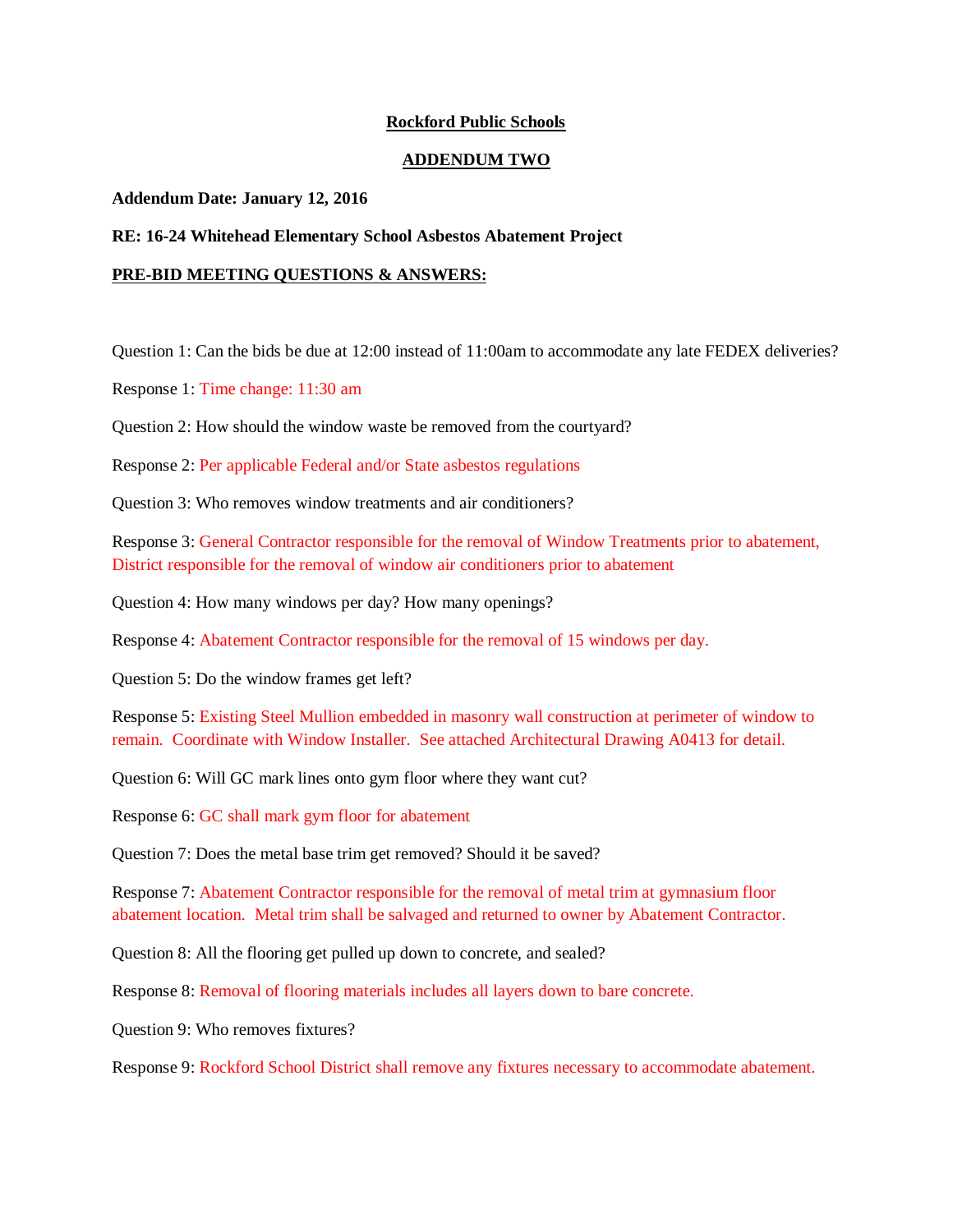# **CARNOW, CONIBEAR & ASSOC., LTD.** 600 WEST VAN BUREN STREET, SUITE 500 CHICAGO, IL 60607

## **SIGN-IN SHEET**

Asbestos Abatement @

**Whitehead Elementary School** Project:

01/11/16 Date:

 $\mathcal{A}_{\mathbf{w}}$ 

The undersigned have attended the pre-bid meeting and received plans & related technical specifications for above referenced project.

Project #:

A139670050-02

| Name:    | Daniel Juneau                                   | Name:    | Ms. Anne Ford                                |
|----------|-------------------------------------------------|----------|----------------------------------------------|
| Company: | Carnow Conibear & Assoc., Ltd.                  | Company: | <b>Rockford Public Schools</b>               |
| Phone:   | 312.762.2935                                    | Phone:   | 815.966.3016                                 |
| Email:   | Djuneau@ccaltd.com                              | Email:   | forda@rps205.com                             |
| Name:    | Douglas McCormick                               | Name:    |                                              |
| Company: | Carnow Conibear & Assoc., Ltd.                  | Company: |                                              |
| Phone:   | 312-762-2919                                    | Phone:   | $630 - 862 - 2633$                           |
| Email:   | Dmccormick@ccaltd.com                           | Email:   | $\sqrt{\varkappa}$<br>0.01                   |
| Name:    | ec<br>$2a_1$ and                                | Name:    | ALEXANDER E. TENNANT                         |
| Company: | HESURANCE<br>NUIRONMENTAL                       | Company: | KINSALECG.                                   |
| Phone:   | 501<br>427<br>219                               | Phone:   | 6305017597                                   |
| Email:   | $h$ ughes $(\ell \ell n \ell n)$ mentalasy Ence | Email:   | calexander to tursdoca-co                    |
| Name:    |                                                 | Name:    | $1K$ KKK<br>MN                               |
| Company: | Prilices.<br>M                                  | Company: | 10VV<br>7.111                                |
| Phone:   | $\partial\partial\mathcal{H}$<br>544            | Phone:   | 287                                          |
| Email:   | ido eden services con                           | Email:   | OCORENEA<br>on<br>PATRICK                    |
| Name:    | 1.41                                            | Name:    | Mike SAVINO                                  |
| Company: |                                                 | Company: | $= k \cdot k$                                |
| Phone:   |                                                 | Phone:   | $-526 - 9615$<br>801                         |
| Email:   |                                                 | Email:   | $S$ AVINO ESEMY INDUSTICES<br>$\overline{C}$ |